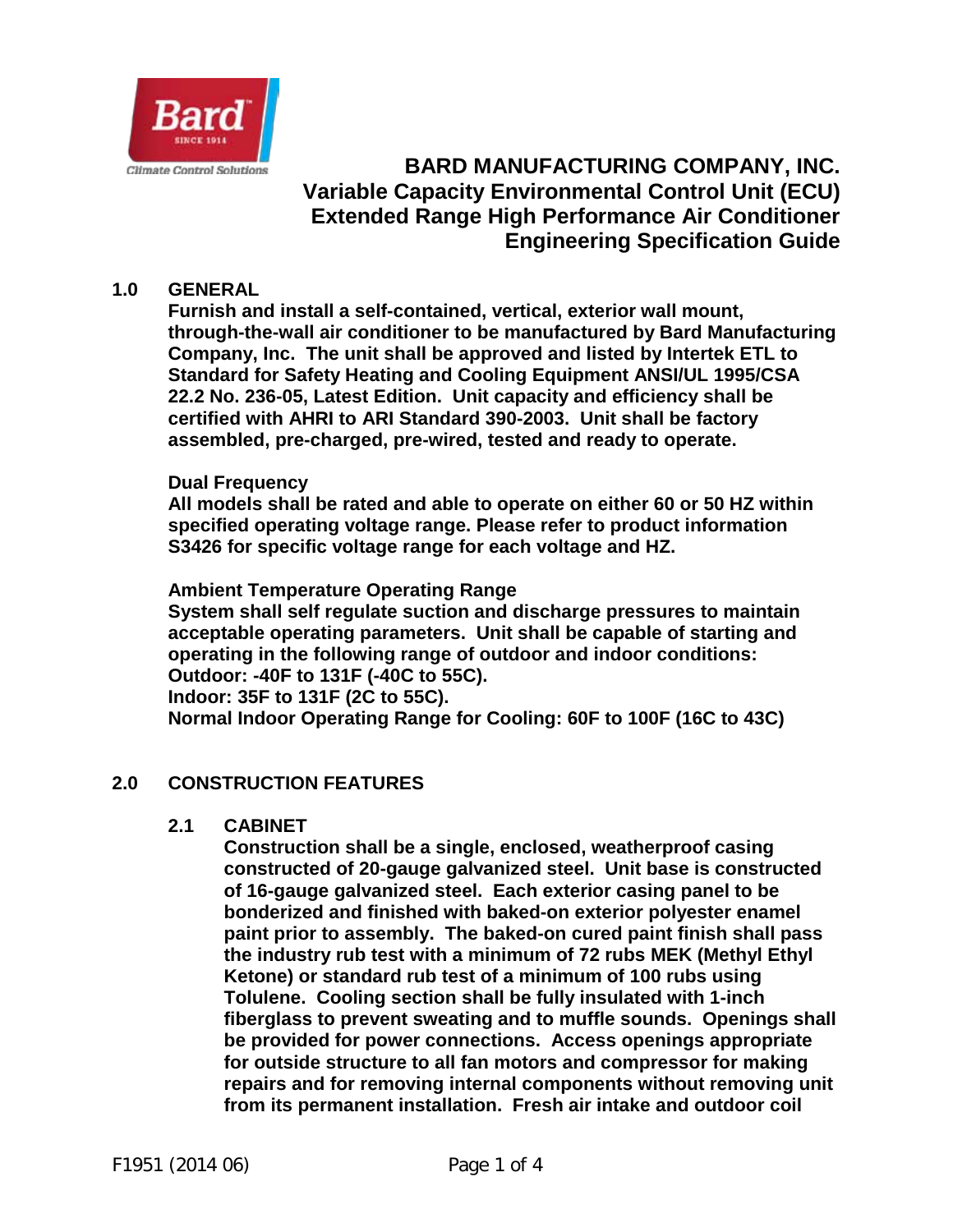**shall be protected from intrusions by a sturdy metal grating with less than 1/4 inch openings.**

**Separate filter service door shall provide easy access for filter change, by removing 2 screws on filter access door. No large access covers will need to be removed.**

**Aluminum and Stainless Steel cabinets optional for severe conditions.**

### **2.2 DRAIN PAN**

**Drain pan shall be constructed of 20-gauge galvanized steel, bonderized and finished with baked-on exterior polyester enamel paint.**

- **2.3 INSULATION Insulation shall be foil faced for ease of cleaning.**
- **2.4 MOUNTING BRACKETS Full-length side mounting brackets shall be an integral part of the cabinet.**

# **2.5 REFRIGERATION SYSTEM**

**All models shall use a modulating digital scroll compressor. Compressor shall modulate from 100% to 20% capacity. Crankcase heater is standard. The refrigeration circuit shall be equipped with factory installed high and low pressure controls and liquid line filter dryer. Thermal expansion valve (TXV) shall be used for refrigerant metering to provide for wide range of operating conditions. Modulating low ambient control shall be standard. High and low pressure switched with auto reset shall be standard. Accumulator shall be provided for additional refrigerant management. Compressor shall be mounted on rubber grommets. Unit shall be provided with R-410A (HFC) non-ozone depleting refrigerant.**

# **2.6 CONDENSER FAN MOTOR**

**Condenser fan motor shall be totally enclosed ECM motor, variable speed design, capable of maintaining performance and air delivery under all conditions. The condenser fan, motor and shroud shall be of slide out configuration for easy access. Modulating low ambient control shall be standard to maintain acceptable parameters under low outdoor ambient conditions.**

# **2.7 INDOOR BLOWER MOTOR**

**The indoor blower motor shall be high efficiency ECM motor programmed to maintain performance and air delivery under a wide range of operating conditions. Motor will modulate airflow from 50 to 100% based on compressor unloading. Control option included to provide 100% of airflow during all operation.**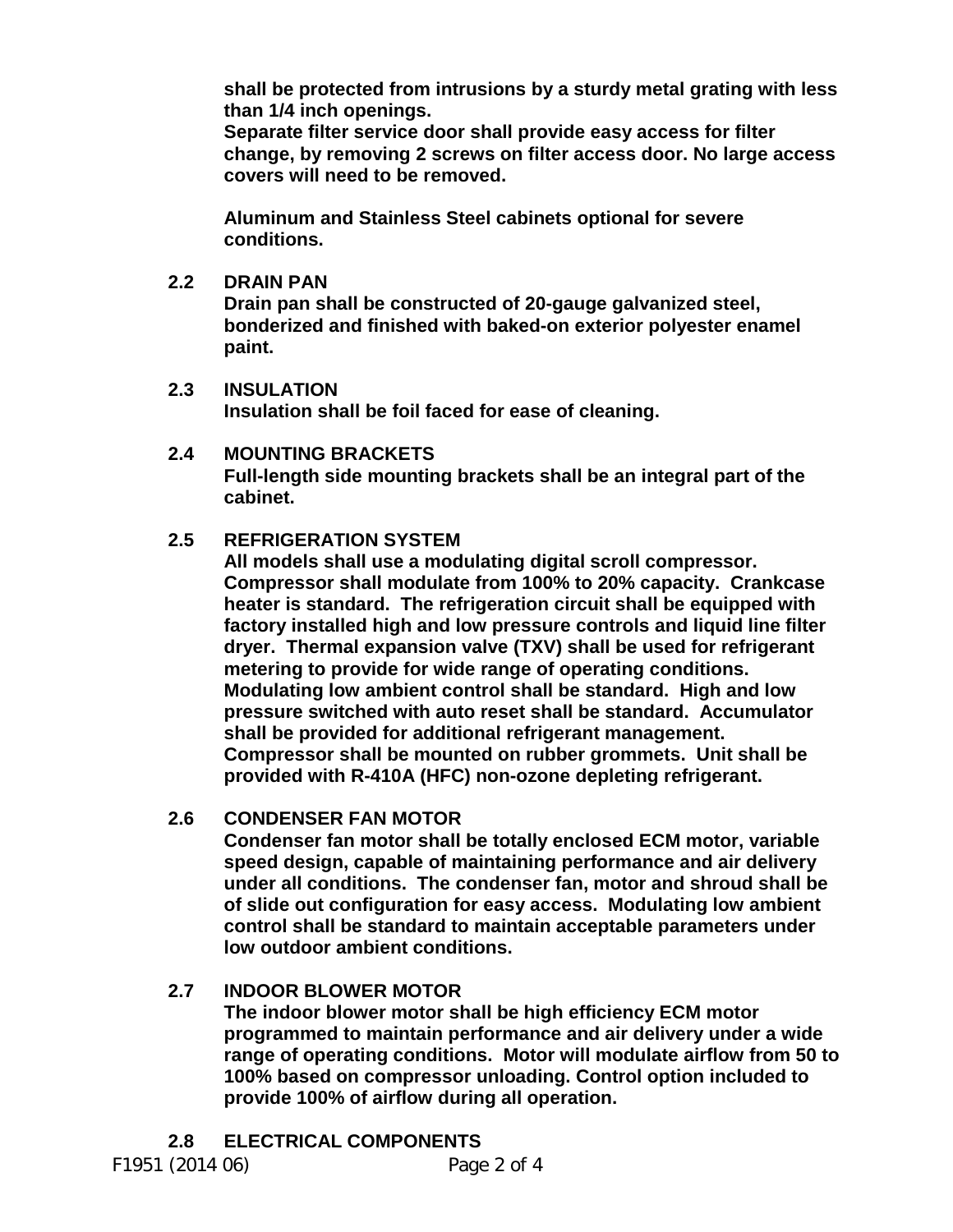**Electrical components are easily accessible for routine inspection and maintenance through a lockable control panel cover. Circuit breaker is standard on all 208/230-volt models and rotary disconnect standard on all 460-volt models.** 

**Phase rotation protection and phase failure protection shall be standard factory installed features on all equipment with three-phase power. If unit is wired incorrectly phase monitor will lock out compressor operation and red warning light shall energize. Once power wiring is corrected at field power wiring location, a green light will energize on phase monitor. If a phase of power is lost, the phase monitor will also lock out.** 

**2.9 CONTROL CIRCUIT**

**The internal control circuit shall consist of a current limiting 24VAC type 65VA transformer with 4A circuit breaker. Compressor Control Module is standard and includes: Built-in-off-delay timer, adjustable from 30 seconds to 5 minutes; 2 minute on delay- if power is interrupted; 120 second low-pressure bypass; and manual lockouts for high and low pressure controls; alarm output for alarm relay.**

- **3.0 HEAT OPTIONS (Select One)**
	- **3.1 None**
	- **3.2 Electric Heat**

**The unit shall have a factory installed electric resistance heater available that is designed specifically for application in the ECU unit. Heater shall include automatic limit safety controls.** 

### **4.0 VENTILATION PACKAGE**

**ECU units include barometric fresh air damper for up to 25% fresh air. No exhaust provide with ECU unit. Amount of fresh air intake is dependent on exhaust path and independent exhaust means mat be required to provide specific amount of outside air up to 25%.** 

**Optional blank-off plate for no outside air can be provided.**

### **5.0 FILTER OPTIONS - (Select One)**

- 
- **5.1 1" Fiberglass- MERV 2 5.2 2" Fiberglass - Pleated - MERV 8**
- **5.3 1" Washable**

### **6.0 EVAPORATOR and CONDENSER COILS**

**6.1 Evaporator and condenser coils shall be constructed of aluminum fins permanently bonded to copper tubes. Optional phenolic coating available for either coil or both coils for severe or corrosive**